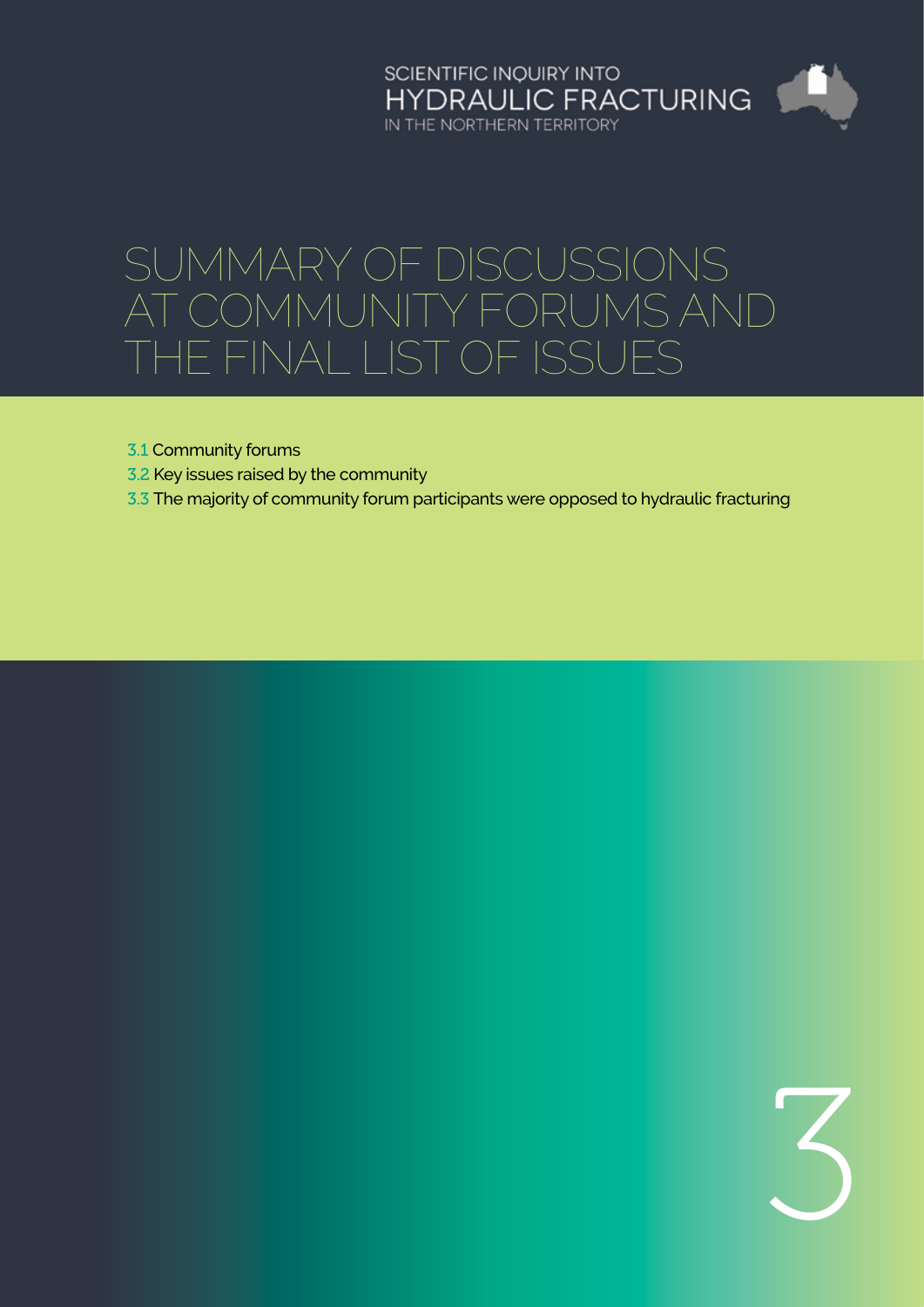# <span id="page-1-0"></span>Chapter 3 Summary of discussions at community forums and the final list of issues

### 3.1 Community forums

Community information engagement sessions, or 'community forums', were an essential component of the Inquiry's extensive stakeholder engagement program insofar as they provided the opportunity for the public to discuss their concerns face to face with the Panel.

## 3.2 Key issues raised by the community

As a result of the feedback received during the community consultation process, the list of issues contained in the Issues Paper was revised to take into account the additional risks raised by the public but not included in that document.

The issues raised in the community forums fall into five broad areas of perceived risk:

- the potential impact of any onshore shale gas industry on water resources (surface water and groundwater) and the land;
- distrust in the Government to make decisions in the best interests of the community and antipathy towards the current regulatory framework;
- the potential negative impact of any onshore shale gas development on the health and wellbeing of local communities, particularly on Aboriginal people and their culture;
- the contribution of any onshore shale gas industry to climate change; and
- scepticism about the likelihood of any real economic benefits of any onshore shale gas industry flowing to local communities.

These issues are outlined below in the order of their importance to the community. The final list of issues can be found at Appendix 2.



Katherine community forum, March 2017.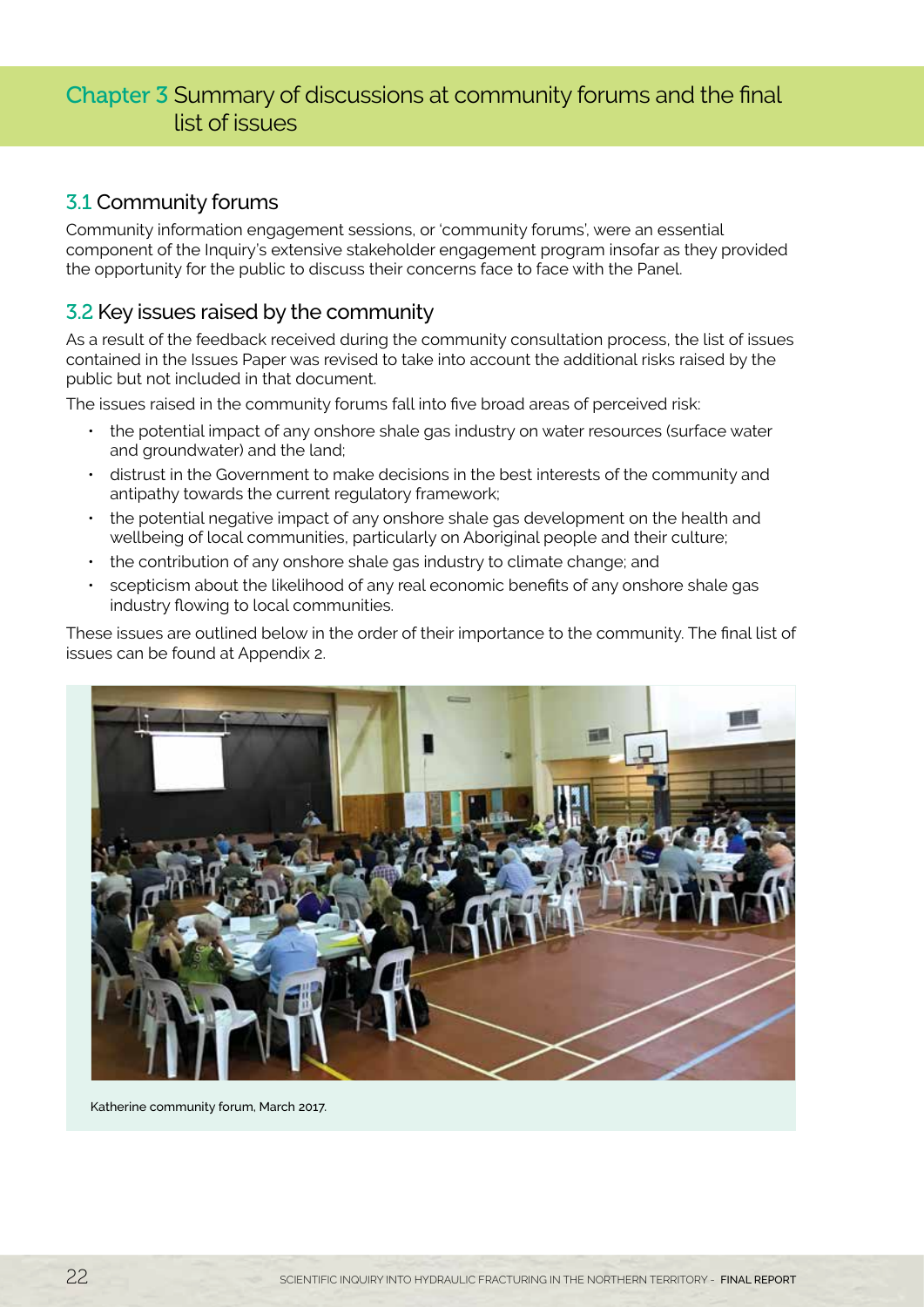#### 3.2.1 **Water**

The primary and most consistently raised issue across all community forums was the potential impact of any onshore unconventional shale gas industry on water resources (surface water and groundwater) in the NT, both in respect of human use (including for cultural purposes) and dependent ecosystems:

- it was repeatedly stressed that much of the NT relies on groundwater for its water supplies, including for 'domestic' and commercial use. Therefore, any adverse impact on potable water was universally seen as unacceptable;
- potential causes of water contamination were constantly raised. These included aquifer contamination due to well failure caused by pipe or cement corrosion or seismic activity, spillage of hydraulic fracturing fluid, spillage of wastewater, and wastewater storage ponds overflowing given the extreme rainfall events common in the NT;
- the significant volume of water required for hydraulic fracturing and where this water would be sourced from was repeatedly mentioned. In this context, it was routinely suggested that water usage should be monitored and that a water licensing regime should be implemented to ensure adequate water quantity and quality for multiple uses;
- many participants considered that there was insufficient baseline data to properly assess the long-term impacts on water of horizontal drilling and hydraulic fracturing for onshore shale gas; and
- the importance of water with respect to a range of traditional cultural practices among Aboriginal communities was emphasised.

#### 3.2.2 **Regulatory reform**

The adequacy of the regulatory framework governing any onshore unconventional shale gas industry in the NT was another key concern for participants at the community forums. The complaints consisted of:

- an absence of faith in the current Territory regulatory framework to adequately, or, in some instances, at all, protect the environment from the risks inherent in any onshore unconventional shale gas industry;
- distrust in the Government to make decisions in the best interests of the community;
- a perception that the Government and the petroleum industry were too closely aligned and that the petroleum industry had the ability to distort executive decision-making;
- a demand for higher penalties for environmental damage, for the public reporting of incidents, for the imposition of adequate rehabilitation bonds, for the independent baseline testing of water and air quality, and for any onshore unconventional shale gas development to be subject to the *Water Act 1992* (NT) (**Water Act**); and
- a need for laws to be enforced by a well-resourced regulator that is wholly independent from the Government and the petroleum industry. Suggestions for resourcing the regulator included a levy on the gas industry. Ongoing legacy mine issues were frequently cited as an example of the inadequacy of the regulator to prevent, penalise, or remediate environmental damage caused by the petroleum activity.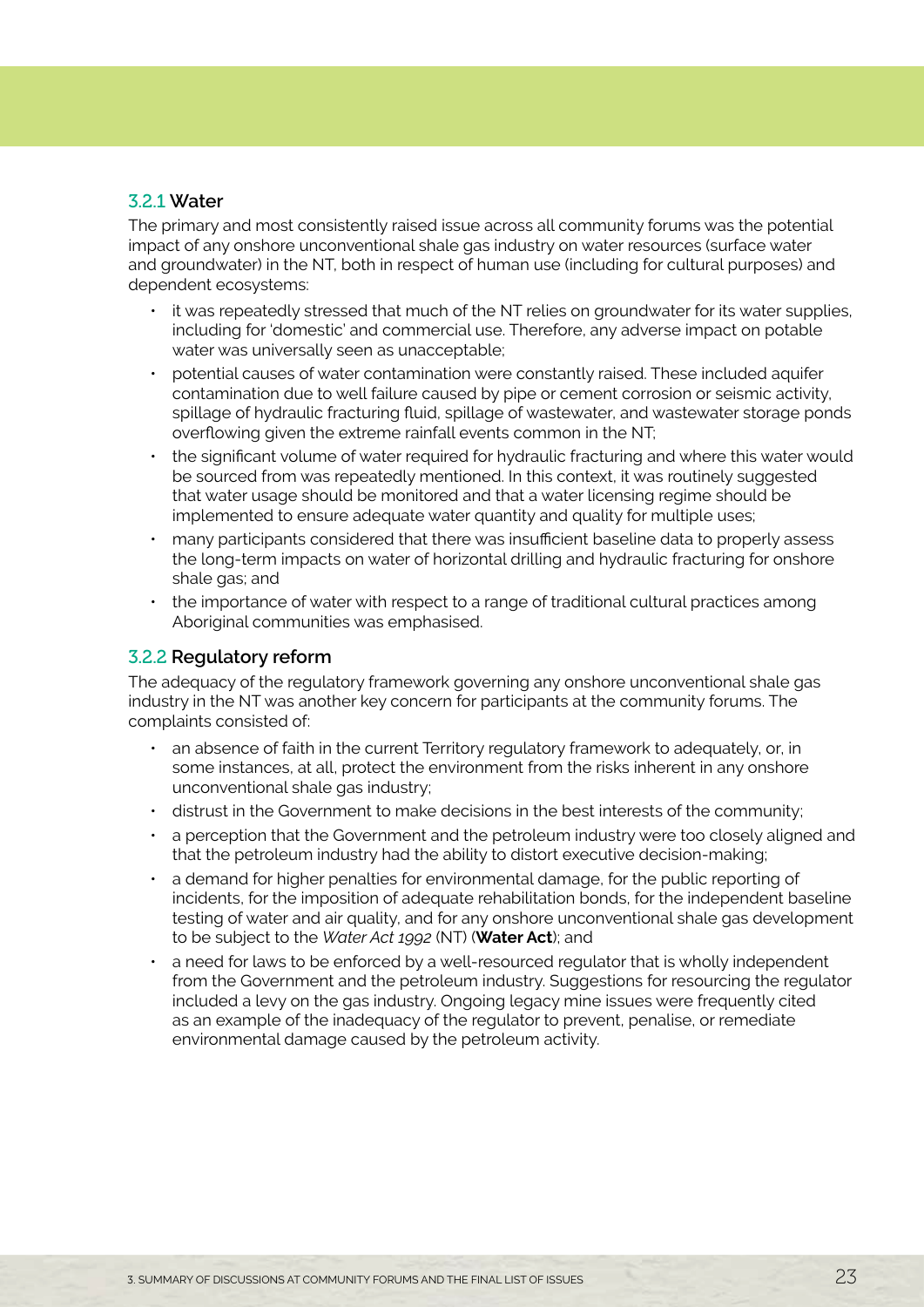#### 3.2.3 **Land**

The concerns expressed during the community forums in relation to land were:

- a loss of habitat for wildlife there was substantial community concern that the vegetation clearing required for shale gas development would have a significant impact on biodiversity. A related and frequently expressed concern was the very limited knowledge of the NT's biodiversity assets, particularly for invertebrates;
- the spread of weeds and feral and exotic pests weeds and feral and exotic pests can have significant impacts on both the conservation and production values of landscapes, and there was concern from multiple sectors that shale gas development would lead to the spread of weeds and feral and exotic pests, including into areas where they were currently not present;
- the contamination of land the deleterious impact of land contamination on ecosystems and livestock due to spillages was often raised;
- the impediment of stock movement caused by a network of roads, pipelines, fences and well pads; and
- a loss of landscape amenity values there was a widespread and deeply held concern within NT communities that shale gas development would lead to the industrialisation of what are currently iconic outback landscapes. The concern was not just about amenity values for residents, but also about the impact on the NT tourism industry due to the loss of an outback wilderness experience, a primary visitor drawcard.

#### 3.2.4 **Air**

The contribution of any onshore unconventional shale gas industry to climate change was a major issue for a significant number of participants. It was noted that shale gas is a fossil fuel and that its extraction, production and use cause greenhouse gas emissions (carbon dioxide and methane) that contribute to climate change.

The list of community concerns based on comments raised during the community forums is as follows:

- in respect of methane emissions, that:
	- <sup>Ȉ</sup> Australia has limited or no measurements of methane levels at gas production sites; and
	- <sup>Ȉ</sup> the Australian Government estimates for methane emissions are much lower than those reported in the literature.
- in respect of greenhouse gas emissions and downstream use, that:
	- outhere is an absence of baseline data and that the ongoing monitoring of greenhouse gas emissions is difficult;
	- <sup>Ȉ</sup> life cycle greenhouse gas emissions for both upstream and downstream stages must be evaluated; and
	- o at elevated methane emissions, life cycle greenhouse gas emissions for gas can be similar to greenhouse gas emissions for coal.
- in respect of emission monitoring, that:
	- our there is a need for baseline measurements;
	- o there is a need for independent monitoring of emissions; and
	- o there are good examples of greenhouse gas regulations that should be examined.
- in respect of global climate change, that:
	- <sup>Ȉ</sup> it is necessary to consider Australian greenhouse gas emissions; and
	- it is necessary to consider implications of these greenhouse gas emissions for additional gas production and use.

Finally, whether shale gas was a 'cleaner' source of energy was questioned. Numerous participants stated that the NT should be focussing on developing renewable energy resources and not extracting additional fossil fuels.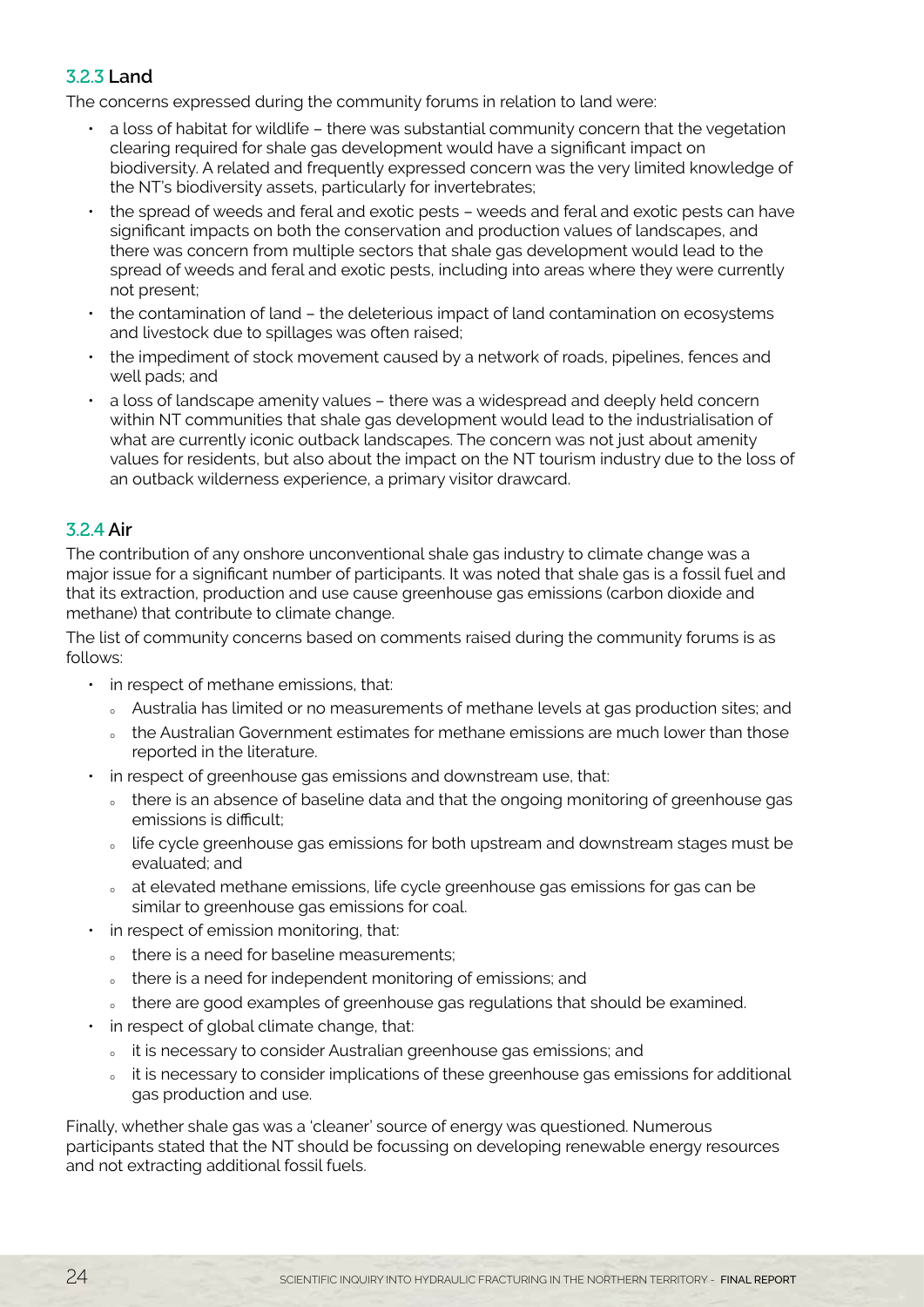#### 3.2.5 **Aboriginal people and their culture**

The potential impact of any onshore unconventional shale gas development on Aboriginal people and their culture was raised by traditional owners, members of Aboriginal communities and by many non-Aboriginal people. Most were worried that any development would irreversibly disturb and damage country for future generations:

- there was a significant amount of concern about the detrimental effect that any onshore shale gas industry would have on songlines, sacred sites and cultural landscapes. The Panel heard that the process of horizontal drilling was particularly troubling because sacred sites extend beneath the surface of the earth and the process of horizontal drilling in multiple directions underneath a sacred site could irrevocably damage that site. As one participant said, *"we need to protect the roots of the totem also"*;
- there was a widespread view among Aboriginal and non-Aboriginal people that there has not been a genuine effort to engage appropriately with or to properly inform, Indigenous landholders of the actual impact of petroleum activities prior to seeking consent for such activity on land over which they have rights; and
- there was concern that traditional land use by Aboriginal people (camping, hunting, fishing and the collection of bush tucker) would be restricted.



Attendees at the Maningrida community forum demonstrate their views, February 2018.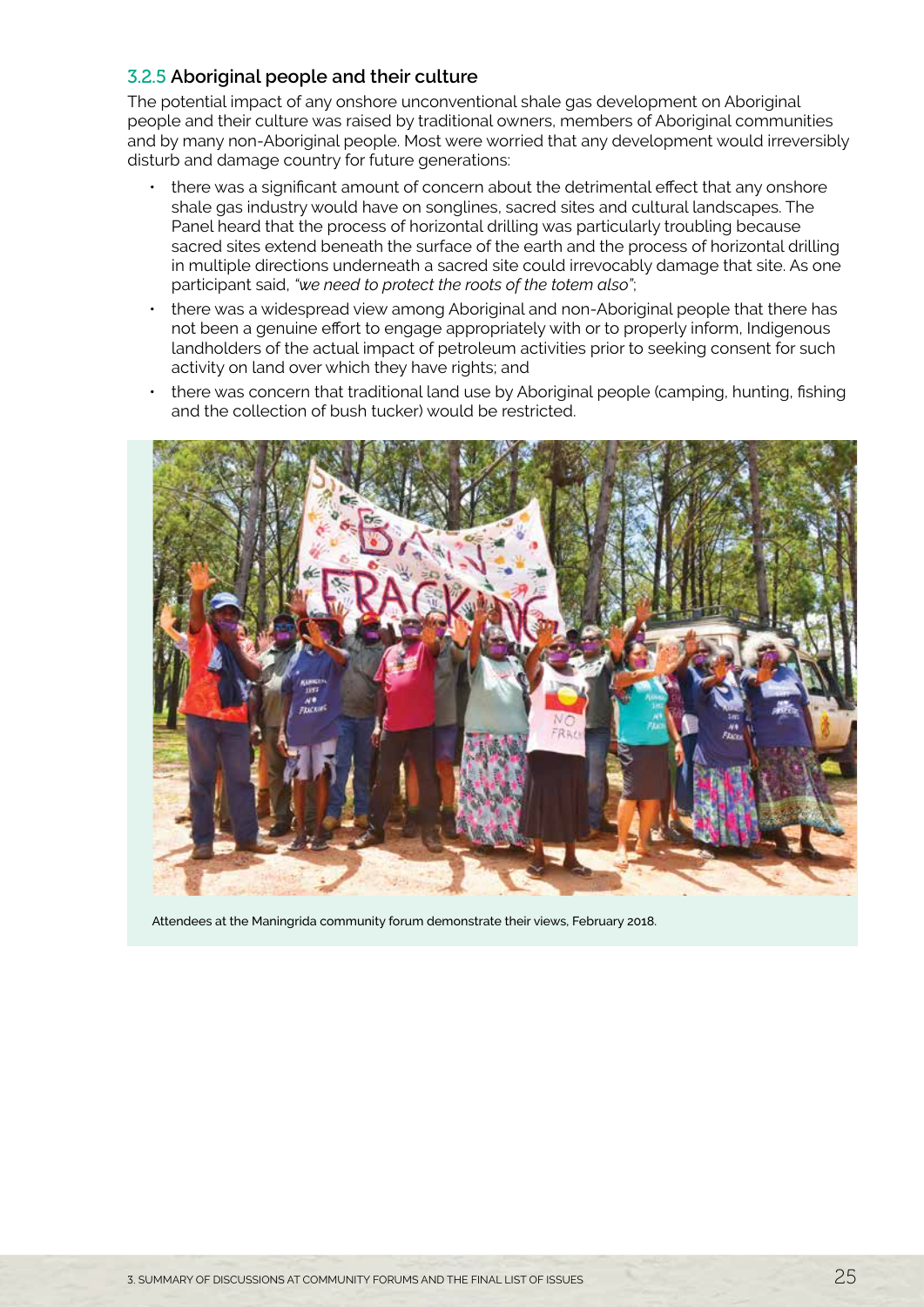#### 3.2.6 **Social impacts**

The most frequently raised potential adverse social impacts that any onshore shale gas industry might have on local communities were that:

- a rapid increase in population associated with the development of any industry could lead to increased pressure on health services, schools, infrastructure and accommodation;
- the development of the industry could result in conflict within the community between those who were in favour of the industry and those who were opposed to it, and moreover, between those who stood to gain from the industry and those who would miss out;
- an influx of fly-in, fly-out (**FIFO**) workers could have a negative effect on the social fabric of the community, especially in circumstances where FIFO workers were employed in preference to locals; and
- a 'cash splash' could result in increased alcohol and drug abuse, and therefore, increased crime.

#### 3.2.7 **Public health**

The key issues raised in community forums relating to public health impacts associated with unconventional gas extraction can be summarised as:

- the contamination of water used for domestic consumption and stock watering by chemicals used in hydraulic fracturing fluids, or in 'flowback' and 'produced water' (see Chapter 5) that is recovered from wells after hydraulic fracturing has occurred and during the extraction phase of the gas deposits;
- the release of fugitive emissions, including volatile organic compounds and airborne dusts from onshore shale gas extraction activities, which could have an impact on respiratory and related health effects;
- the air contamination caused by dust generated by increased land clearing, earthworks and traffic, particularly if that dust has been contaminated by chemical spillage or wastewater;
- the potential additional impacts on climate change resulting from fugitive methane emissions and from the more generalised use of shale gas as a source of energy generation and other industrial activities;
- an increased risk of spills of chemicals along transport routes as a result of the greatly increased number of transport movements;
- an increased risk of road trauma associated with the construction of well heads, the transport of chemicals and other materials to well sites, and the construction activities associated with pipeline development;
- the impacts on mental health and wellbeing associated with changes in the social structure of communities, including the stress relating to a 'boom and bust' economic climate and the transient nature of workforce development (that is, FIFO work practices); and
- the impacts on mental health and wellbeing caused by the industrialisation of the landscape that would diminish the amenity of the land.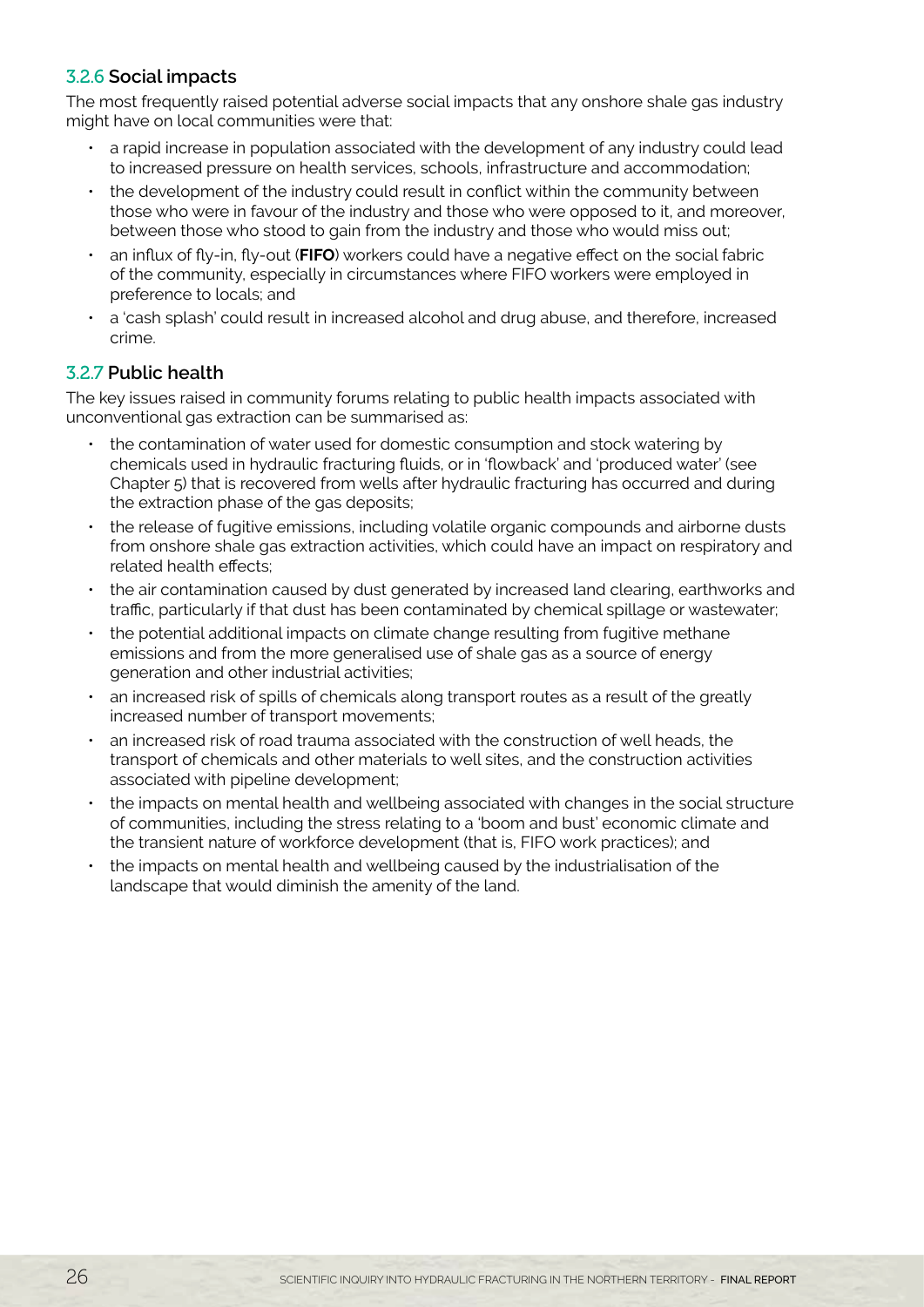#### 3.2.8 **Land access**

Access to land for the purposes of exploration and extraction of shale gas was a significant issue, particularly for Aboriginal people and pastoralists. The concerns raised included that:

- pastoral lessees and Native Title holders did not have a right to refuse access to their property for petroleum activities, which was a matter of considerable anxiety;
- while it was noted that traditional Aboriginal owners of land subject to the *Aboriginal Land Rights (Northern Territory) Act 1976* (Cth) (**Land Rights Act**) have the ability to refuse access to their land at the exploration stage, there was no cognate right of veto at the production stage;
- there was a power imbalance between traditional Aboriginal owners and landholders on the one hand, and the petroleum industry on the other, particularly when it came to negotiating land access arrangements; and
- there should be restrictions on access to areas of particular environmental, cultural, tourism, or agricultural significance ('no go zones').

#### 3.2.9 **Economic impacts**

The principal matters that were discussed during the community forums concerning the economic impacts of any onshore shale gas development were that:

- there was a significant amount of scepticism expressed about the true value of any economic benefit created by the development, especially in terms of employment, public revenue generation, and royalties;
- there was a strong belief that those who bore the risks of the development would not receive the benefits. In this regard, many members of the public expressed a desire for a 'Royalties for Regions' scheme and/or the implementation a Territory gas reservation policy;
- many participants considered that investing in onshore unconventional shale gas rather than in renewable energy would result in an opportunity cost to the community and to the Government, and therefore, that the Government should not be *"investing in a declining industry";*
- the petroleum industry might have an adverse impact on other industries such as tourism, pastoralism, horticulture and agriculture, especially on the clean and green image of the NT;
- the rehabilitation and remediation costs of any air, land and water pollution and degradation would fall on the public, particularly if the relevant gas operator had gone into liquidation; and
- the public did not believe that the development of any onshore shale gas industry in the NT would alleviate the purported 'gas crisis' facing some parts of Australia. It was considered that Australia presently had sufficient gas reserves but that these had been improperly managed.